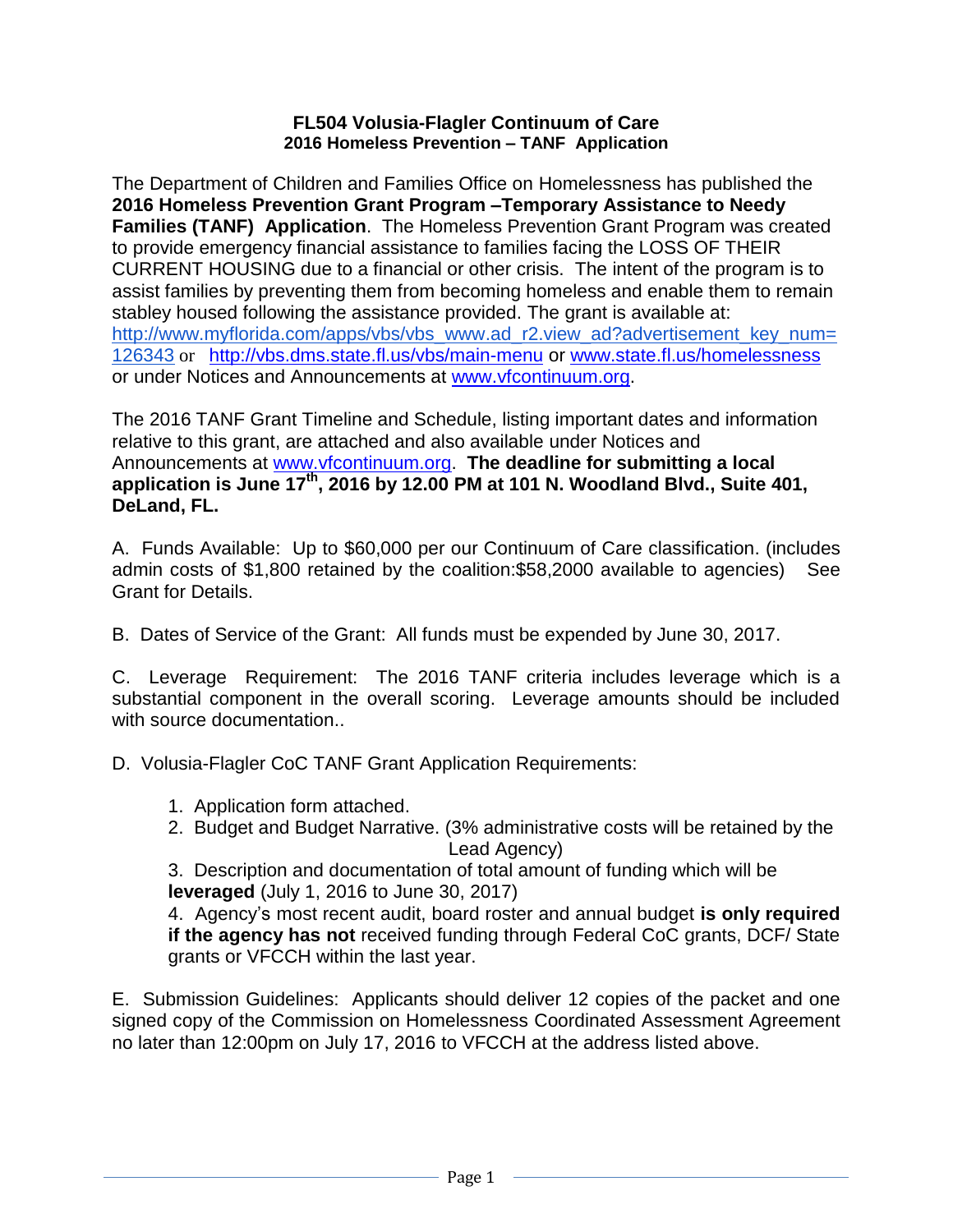## **Commission on Homelessness FL504 Volusia-Flagler Continuum of Care 2016 Homeless Prevention-TANF Grant Application**

| Website Address: Universe and Separate and Separate and Separate and Separate and Separate and Separate and Separate and Separate and Separate and Separate and Separate and Separate and Separate and Separate and Separate a |  |
|--------------------------------------------------------------------------------------------------------------------------------------------------------------------------------------------------------------------------------|--|

Please type responses to the following questions and deliver twelve (12) to the Volusia/Flagler Co. Coalition for the Homeless no later than 12:00 PM on June 17, 2016. The application packet should include only one (1) signed copy of the Commission on Homelessness Volusia Flagler Coordinated Assessment Agreement.(if not previously submitted within the last year)

Note: It is essential that you reference the DCF application LPZ21 when completing the local application on guidance on allowable costs, Leverage, and other requirements under the Homeless Prevention Grant Program (TANF) funding.

## **PROJECT NARRATIVE GUIDELINES**

All applicants shall submit a complete and comprehensive narrative describing their intended use of the grant funds. Clearly state the goals to be pursued by the grant funded prevention program, and how the grant will stabilize the housing of families assisted.

## **1. (40 Points) Describe how your program will be operated, including but not limited to the following:**

- a) Method by which the applicant will take applications for assistance from eligible families and how the applicant will keep these families informed on the status of their request for assistance;
- b) The eligible grant funded services to be provided, and the specific housing costs to be covered by the direct financial assistance;
- c) How the grantee will provide case management reviews to document family eligibility and housing stability plan;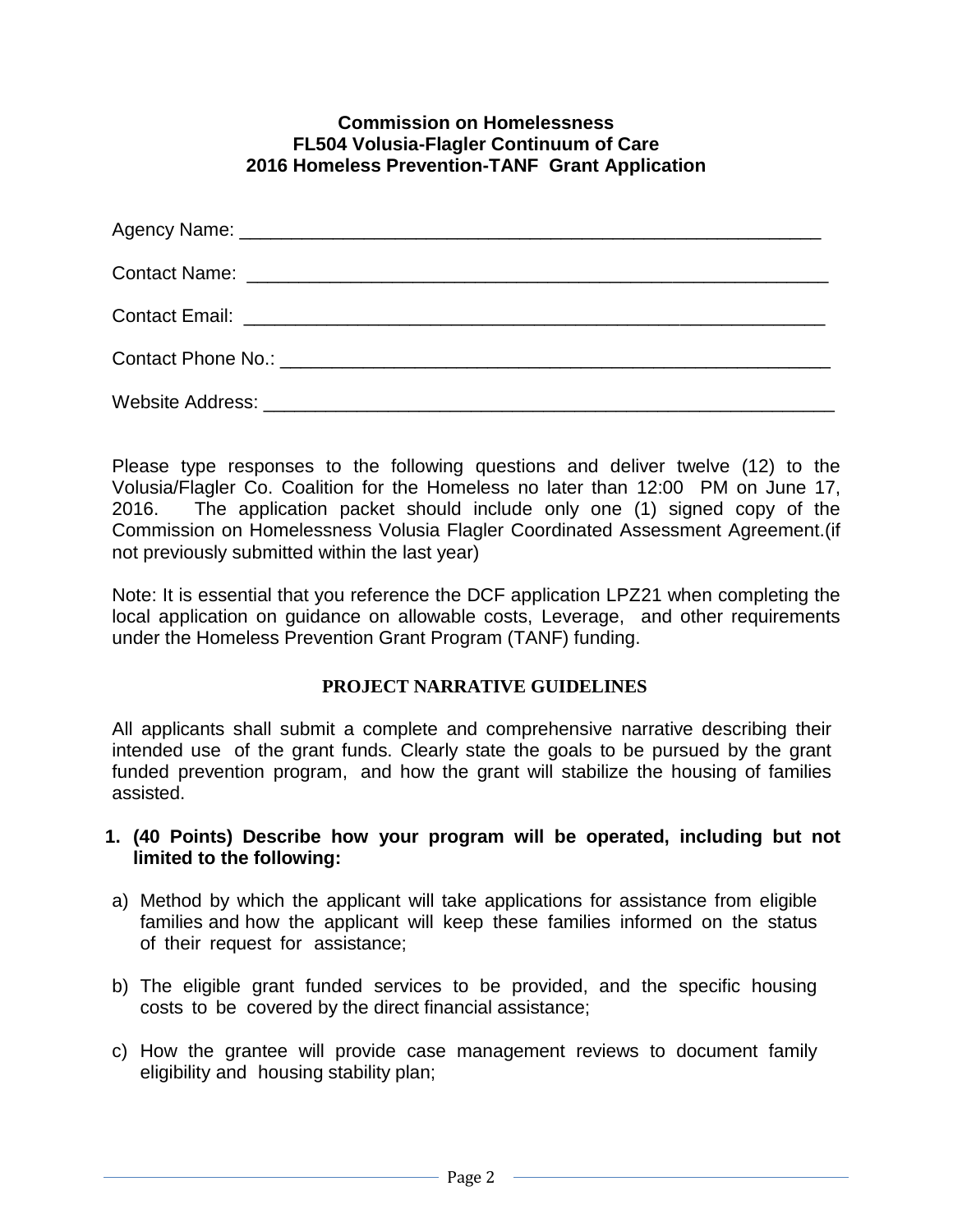- d) Describe any preferences, or priorities used to select eligible families to be assisted, and how those references or priorities shall be determined/documented;
- e) The number of families to be assisted; How often a family can apply and receive assistance, and the limit on the number of times a family will be assisted;
- f) The maximum level of direct financial assistance to be provided to an eligible household under the grant award, as well as the estimated average cost per family served;
- g) The content of each applicant's case file used to establish the family's eligibility for assistance;
- h) In the case of the denial of assistance, describe the process by which the family can appeal the decision;
- i) Describe how your organization will track the assisted household's housing status following assistance provided under the grant award; and
- j) How the program will connect the family to other services and benefits they may need and be eligible to receive.

The applicant must demonstrate the commitment of other assistance available and ready to be provided to the families being assisted, as evidenced by executed written agreements. Such agreements must define the role of supporting agency, the responsibility to respond to referrals for service, and the type and level of service that will be available to the family receiving the housing assistance for past due housing costs. Copies of the following executed agreement must be attached to claim points: Written agreement provided for the following entities/services:

- Local workforce board for job training and placements
- Local business entity to make jobs available to the adults in the family assisted
- Local healthcare providers to address family health needs
- Local mental health providers to treat family mental illness needs
- Local substance abuse treatment for family member's addiction issues
- Local school district to ensure child of school age continues to access education
- Local early learning coalition to place young children in school readiness programs
- Local Head Start or other day care providers to place the children into daycare
- **2. (Total 10 points: 5 points budget /up to 5 points for leverage ) - Please provide a complete program budget and narrative for the funds that you are applying**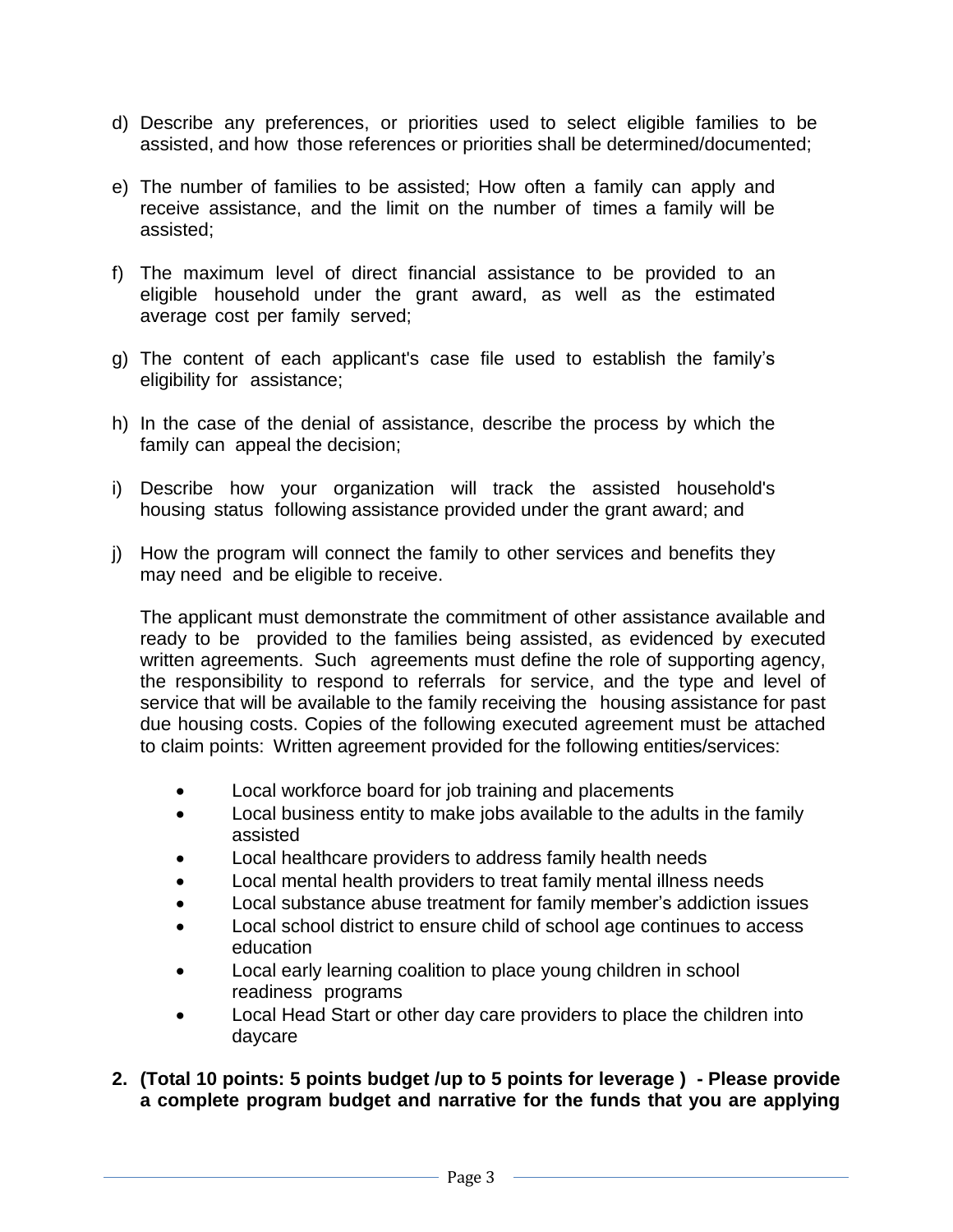**for that includes the sources of all income to be contributed. Indicate the source of leverage funding that will be support the program as requested in the LPZ21 DCF Application.** 

- **3. (10 points) - Continuum of Care Participation. Please describe the participation of agency staff in the CoC. (Include leadership roles for the Commission on Homeless and committee participation).**
- **4. (5 points) - Has your agency returned federal or state funds for homeless housing or services during the last 5 years? If so, please report the year, the amount returned and the reason funds were not fully expended.**
- **5. (15 points) - Describe the applicant's experience (in detail) in Homeless Prevention Services to those at-risk of homelessness. Include the following data points**
- Average cost per family
- **Average length/months of assistance**
- Successful outcomes/remained in permanent housing following 6 months from last date of assistance
- Follow up number remaining in permanent housing following 12 months from last date of assistance 3 months
- Number of clients linked to employment and / or income benefits
- **Number of clients linked to non-cash benefits**
- **HMIS data quality**
- 6. (5 points) Describe the agency's experience in administering public funds. Please provide a copy of the roster of the Board of Directors, and a copy of the most recent annual budget.
- 7. (15 Points) Please describe the agency's experience in collecting and using data on services provided to meet outcome and/or performance measures. Does your agency currently participate in the Homeless Management Information System (HMIS) or other database? If your agency does not currently participate in HMIS are willing and able to implement use of HMIS for the activities funded under the TANF. Describe the method that you used to capture the housing stability data available for the year ending December 31, 2015. Provide data on the clients served in calendar year 2014 on success in staying in their housing for twelve (12) months after the last assistance was provided.. **Attach data report(s), clearly citing the source of the data and report to receive points toward scoring.**
- $\bullet$  # of families served in 2014:
- $\bullet$  # of families that remained housed after 12 months:
- % that remained housed after 12 months: \_\_\_\_\_\_\_\_\_\_\_\_\_\_\_\_